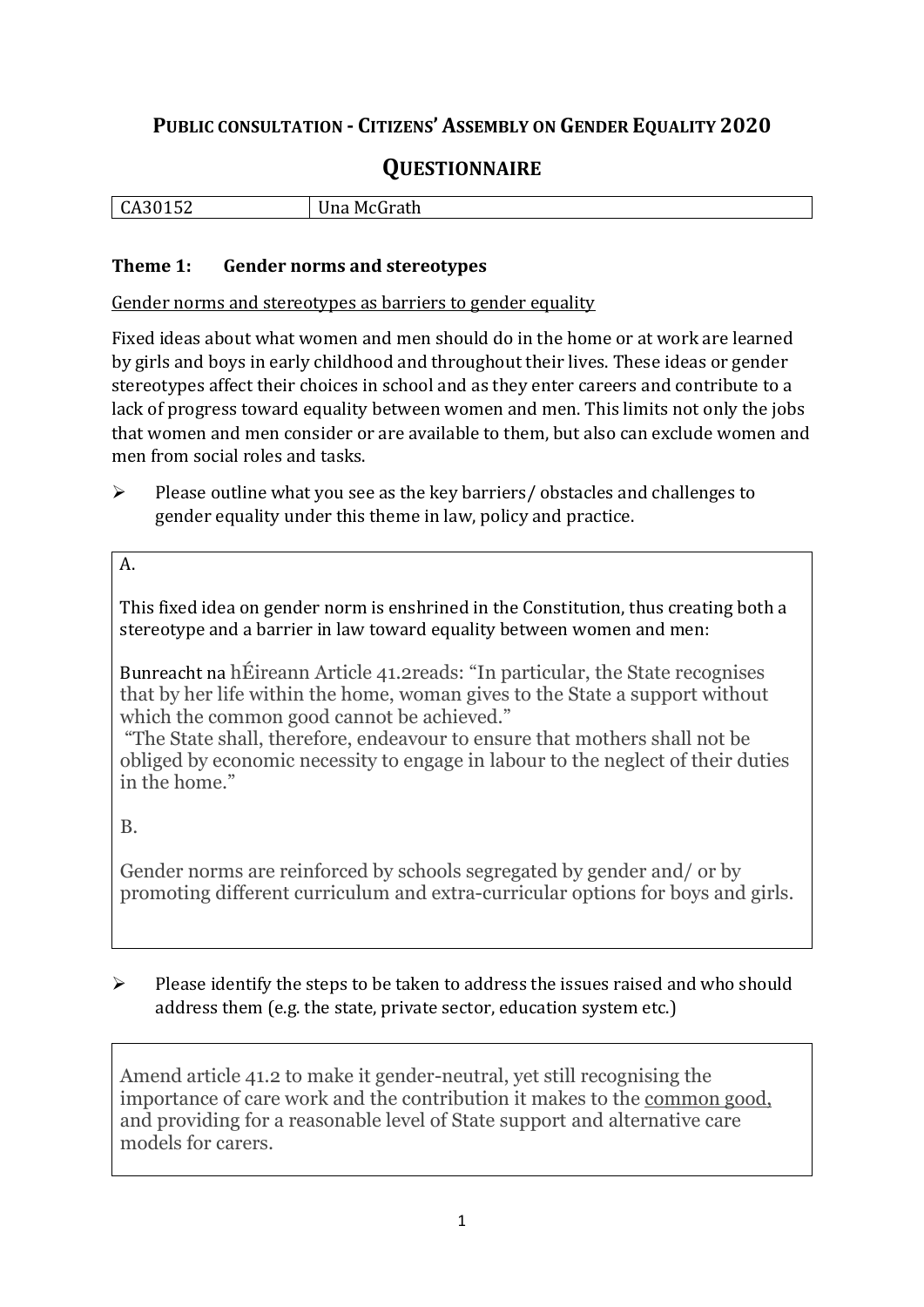Parents are raising and socialising the human beings for the future generation and should have adequate access to affordable/ state-subsidised childcare whether that care takes place in the home or not. Society should value this and view this as a societal issue, not a women's issue, and value it enough to pay for it and value it enough that both men and women partake of it.

One Parent Families, especially where no co-parenting exists, should get additional support recognising the disproportionate care burden on one person and the opportunity costs of not being able to participate as fully as 2-parent families in work/public life while overburdened with care.

Above all, parents of children/adults with special needs assume a mostly unrecognised additional burden with no respite, and should, in addition to all of the above, have fit-for-purpose support and respite, recognising the hi-dependency/ around-the-clock nature of specific care situations.

Those caring for ageing parents and thereby saving the state hospital and nursing home costs, should have appropriate supports/ tax credits/ respite.

B.

Make all curriculum and extra-curricular options available to both boys and girls

#### **Theme 2: Work: Occupational segregation by gender, gender discrimination and the gender pay gap**

Women and men are often concentrated into different kinds of jobs and within the same occupations, women are often in work that is less well paid and has less opportunities for career advancement. Women often work in areas where they can work part-time so as to fit in with their caring responsibilities. While many men work in low paid jobs, many professions dominated by women are also low paid, and professions that have become female-dominated have become lower paid. This worsens the gender pay gap (the average difference between the wages of women and men who are working).

- ➢ Please outline what you see as the key barriers/ obstacles and challenges to gender equality under this theme in law, policy and practice.
	- Opacity of pay masks the gender pay gap.
	- Working part-time/ taking parental leave to assume care duties always seems to result in less career and salary growth on return to work and seems to impact the female parent more than the male parent.
	- Women have career interruptions due to child birth, we cannot change that. On return to work after childbirth, women often choose part time or flexible roles because they often take the majority role in childcare. This often results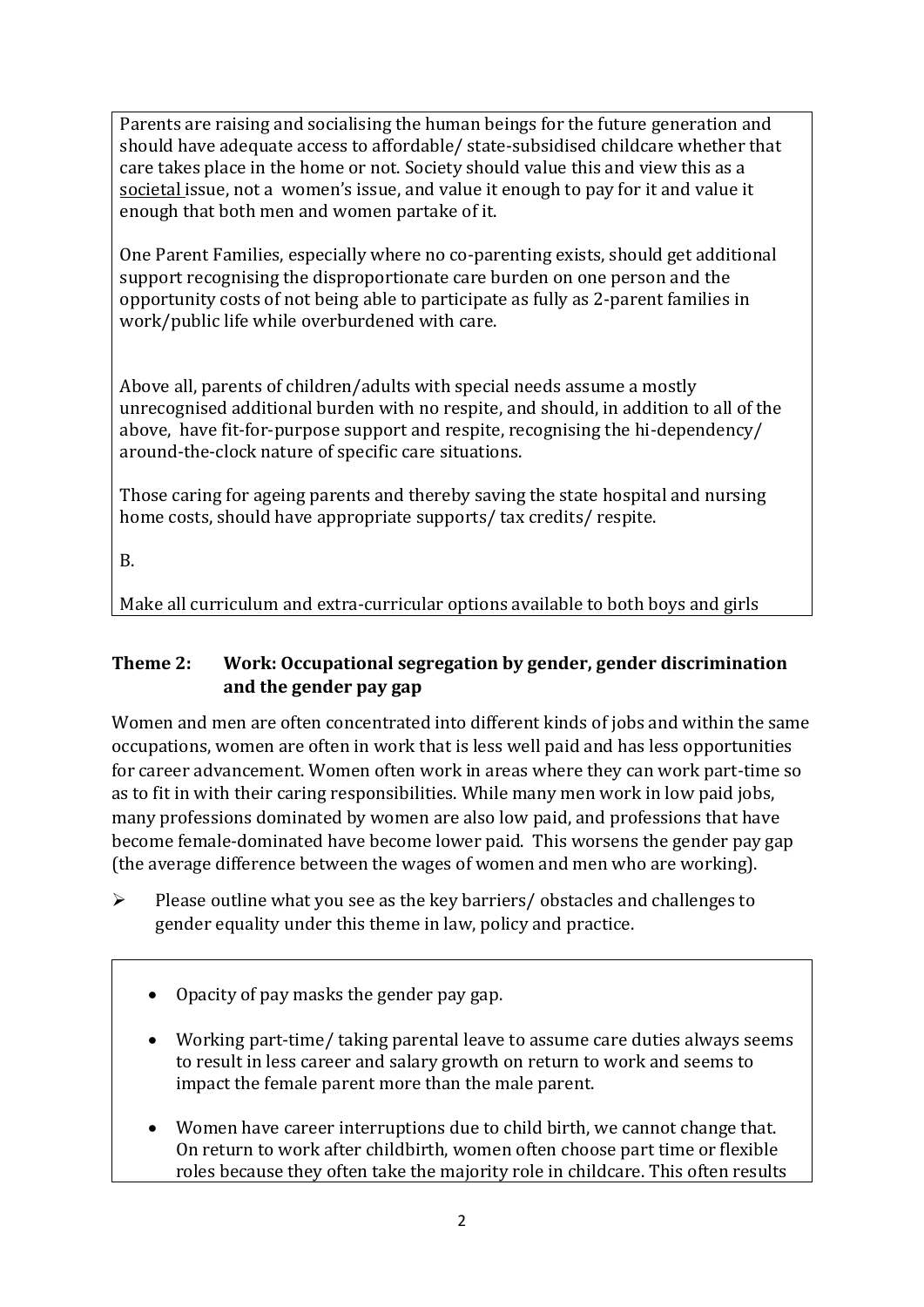in women being under-employed and hence under-paid.

- The availability, cost and convenience of childcare is a major determinant of whether or not parents can return to work after childbirth.
- $\triangleright$  Please identify the steps to be taken to address the issues raised and who should address them (e.g. the state, private sector, education system etc.)

The State should design and mandate independent gender pay-gap reporting by employers to surface hidden discrimination and unconscious bias in salary growth.

State and employers should incentivise the equal shared uptake by both men and women of parental/paternity/ maternity leave, so that the work-life/ employability of both men and women are equally impacted. While individual preferences may need to be accommodated, aggregate reporting with targets across a company would push the trend in into the right direction.

Specific care and guidelines should be in place to ensure that a carer returning to work is not disadvantaged and their trajectories should be studied and benchmarked against others.

The State should incentivise employers to implement flexible or part-time work including perhaps job-sharing, by for example, reducing employer prsi to 0% for such employment contracts.

The availability, cost and convenience of childcare is a major determinant of whether or not parents can return to work after childbirth. Include a criterion in the planning criteria of industrial parks and office buildings that on-site creche facilities are provided.

Allow tax credits for childcare costs.

## **Theme 3. Care, paid and unpaid, as a social and family responsibility**

Care -- the social responsibility of care and women and men's co responsibility for care, especially within the family

Women remain disproportionately responsible for unpaid care and often work in poorly paid care work. For working parents or [lone parents,](https://aran.library.nuigalway.ie/bitstream/handle/10379/6044/Millar_and_Crosse_Activation_Report.pdf?sequence=1&isAllowed=y) balancing paid work with parenting and or caring for older and dependent adults presents significant challenges. Women are [most disadvantaged by these challenges,](https://eige.europa.eu/gender-equality-index/game/IE/W) yet men also suffer from lack of opportunities to share parenting and caring roles. Despite recent legislation and policy initiatives to support early years parental care, [inequalities in the distribution of unpaid](https://www.ihrec.ie/app/uploads/2019/07/Caring-and-Unpaid-Work-in-Ireland_Final.pdf)  [care](https://www.ihrec.ie/app/uploads/2019/07/Caring-and-Unpaid-Work-in-Ireland_Final.pdf) continue between women and men. The cost of childcare has been identified as a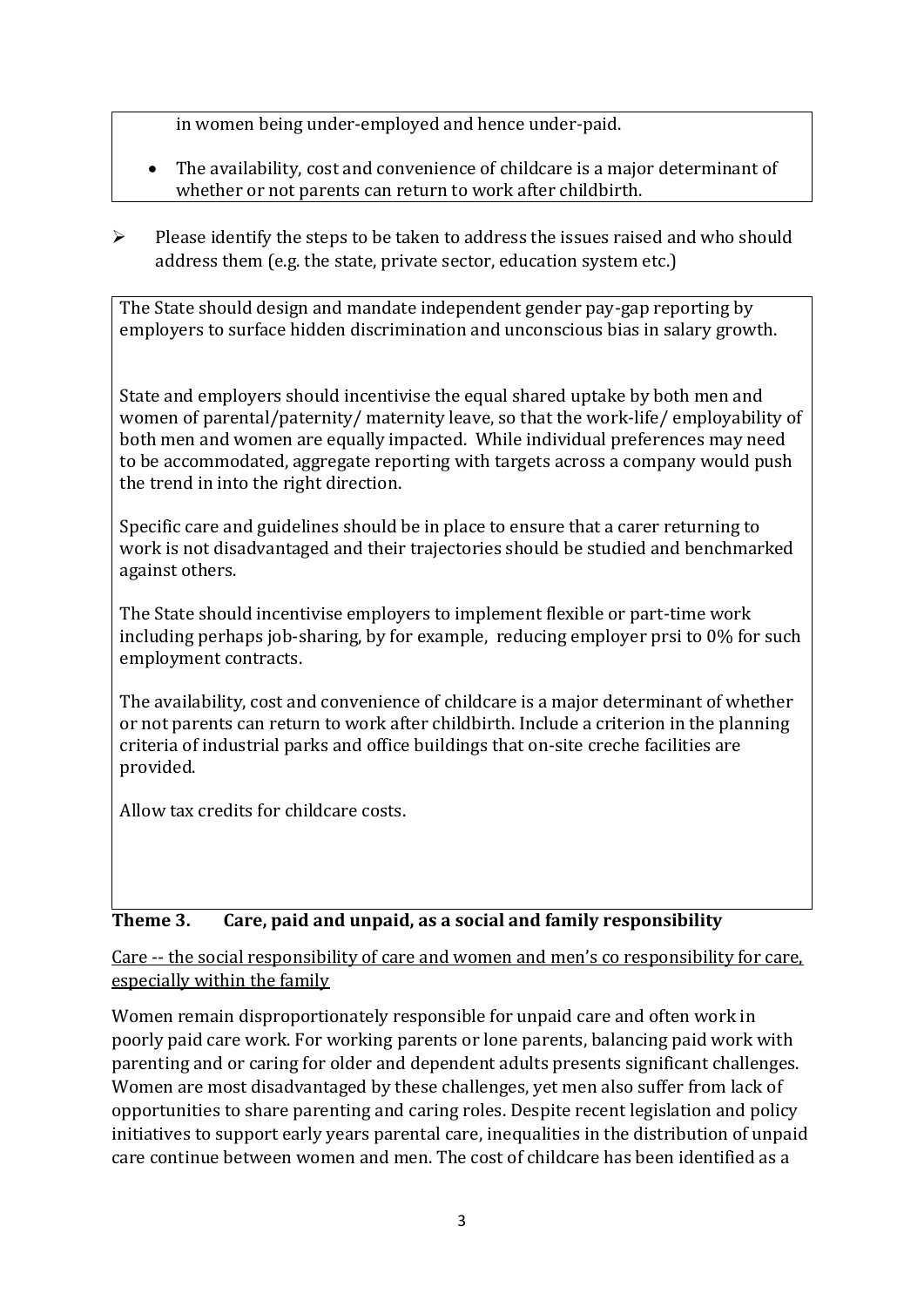particular barrier to work for women alongside responsibilities of caring for older relatives and dependent adults.

- ➢ Please outline what you see as the key barriers/ obstacles and challenges to gender equality under this them in law, policy and practice.
	- A. The uneven expectation of care plays out in the home the personal is political – women assume the majority care burden whether working or not. If a child is sick, who stays home, who leaves the meeting, who works late, who gets to travel with work, who gets to network after work?

The uneven burden of care (voluntary and involuntary primary care of children and parents) between men and women, along with inaffordable childcare, is the fundamental barrier to equality.

This erects barriers to even the most determined woman to selfdetermination, ability to progress a career, have a voice in decisions and participate in public life. Lower participation in public / work life creates a self-perpetuating disadavantage to women because their voices are heard less in decisions while they are busy with care.

B. One parent families are not all the same, although the state defines them all in one bucket. There is a spectrum of 'lone parents' based on degrees of aloneness and coparenting input.

This ranges from a situation where there zero input by one parent with the other parent assuming 100% of the care duties (0:100), to a full 50:50 co-parenting situation. The experiences between each end of the spectrum are worlds apart even within the 'One parent family' cohort.

The 0:100 parenting alone situation is further exacerbated when there is little or no positive family or community support e.g. where the parent lives away/ abroad from the extended family, or where the attitude of 'you made your bed so lie in it prevails'.

The 0:100 parenting alone scenario effectively means one is a prisoner in one's own home – one's ability to work, network after work, participate in public life, have a social outlet, are either extremely curtailed or nil, especially with a young child. One cannot just leave the house without the child! Affordable or subsidised childcare can fill a gap to enable part-time work or at a stretch, full time + commute, but it does not address the other areas. Is a '100% care parent' not supposed to be allowed a hobby, a night out, a chance to stay late at work to meet business partners, to be sick and unable to provide care & attention?

C. In a court/ maintenance situation, the aspect of care/custody is considered separately to the aspect of financial maintenance of the child, which I believe is largely correctly intentioned. However, where one parent has renounced all, or most of, the duty of care, they cause a human and financial cost due to this lack of participation in shared parenting, to both the caring parent and the child.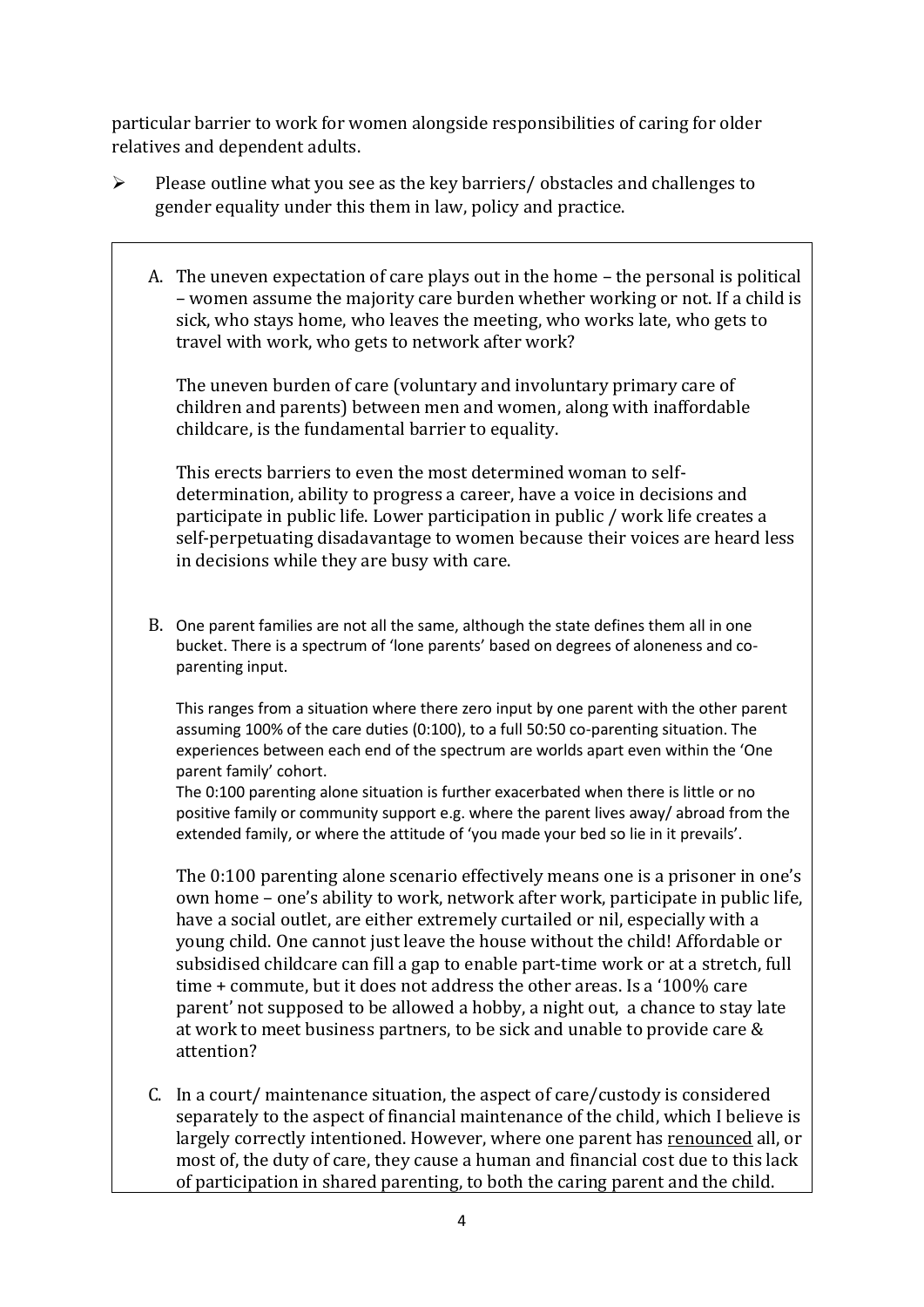The court however does not penalise or charge them for it/ take account of this. The unpaid care provided by the care-parent, caring daytime, evening and night, has no apparent value in proceedings. In court submissions of costs, one cannot claim for 'theoretical costs' not already expended, (usually because one cannot afford them!) – and unaffordability is typically the norm in a one-parent family. Even if the caring parent could afford to pay for a babysitter 3 evenings a week say, to attend education, I doubt a court would even consider this in a child maintenance order? The maximum allowable maintenance in the District court, where most of these orders are expedited, would not even cover 50% of rent, food and daycare costs.

➢ Please identify the steps to be taken to address the issues raised and who should address theme (e.g. the state, private sector, education system etc.)

A1. Care should be presented and understood as a societal issue, not a women's issue, wherein society decides if it wants to pay for a society with children, a society with ageing parents and the care that goes with that.

A.2 Care should be delivered by both men and women equally. It's also better rolemodelling for children

B. the State should make distinctions in definition about the different types of One Parent Families and the concomitant circumstances and impact on the '100% care parent' in terms of access to full/ partial participation in work, public and social spheres, and the impact on the child where participation in work, public and social spheres of their parent is not being enabled.

The Courts should consider the unwritten value of unpaid care provided by the caring parent daytime, evening and night and assign a value to it in maintenance arrangements where one parent has abdicated on care duties/ chooses not to participate in the care of the child.

Where a parent has opted out of all care of the child and the courts cannot apportion a charge for non-participation in care by that parent, the state should give special consideration to the 100% care parent and support them appropriately to mitigate the inherent disadvantage and natural exclusion they experience from work/ public and social life. Otherwise, this disadvantage will more often than not, get passed on to the child and their prospects in the next generation.

#### **Theme 4: Women's access to, and representation in, public life and decision making**

Ensure women's participation and representation in decision-making and leadership in the workplace, political and public life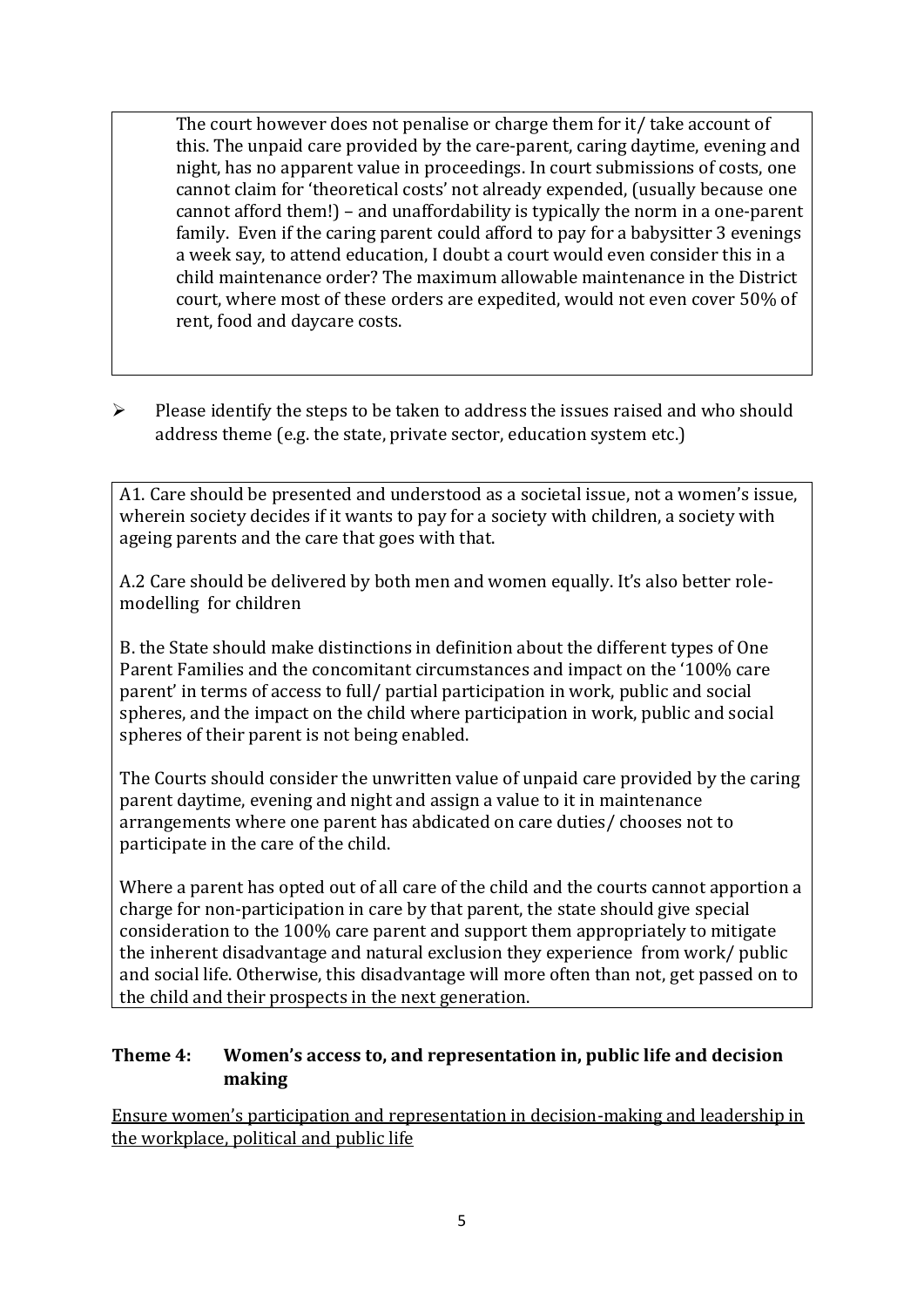Women are systematically underrepresented in leadership in [economic](https://eige.europa.eu/gender-equality-index/2019/compare-countries/power/2/bar) and [political](https://eige.europa.eu/gender-equality-index/2019/compare-countries/power/1/bar)  [decision-](https://eige.europa.eu/gender-equality-index/2019/compare-countries/power/1/bar)making. Despite the introduction of a candidate gender quota (through the system of party funding) for national political office, and [initiatives](https://betterbalance.ie/) to support women's access to corporate decision-making roles, men continue to dominate leadership positions. There are also issues to be considered around how media represents women and men.

➢ Please outline what you see as the key barriers/ obstacles and challenges to gender equality under this theme in law, policy and practice.

Gender quotas are suitable as transitionary vehicles and take time to bear fruit, to create a tipping point of change in mindset in the group/ orgn/ entity.

Quotas and access to childcare are basic hygiene factors insufficiently enabled. Measurements and targets help to move the needle.

Then, once hygiene factors are satisfied, the barriers are cultural ( eg language used, where emphasis is put on the hard/ soft issues), and unconscious bias – by both men and women.

➢ Please identify the steps to be taken to address the issues raised and who should address them (e.g. the state, private sector, education system etc.)

Wider use of quotas and metrics should be applied to surface the issues. Public communication of same.

Include a criterion in the planning criteria of industrial parks and office buildings that on-site creche facilities are provided. Start with the Dail itself so that women and parents are better represented in government decisions.

I am tired of seeing rooms full of men in suits on tv at government parliaments committees, gatherings, trade talks. Where are the women? Minding their kids?

Allow tax credits for childcare costs.

## **5. Where does gender inequality impact most?**

To conclude we would be interested in your response to the following question: In which area do you think gender inequality matters most?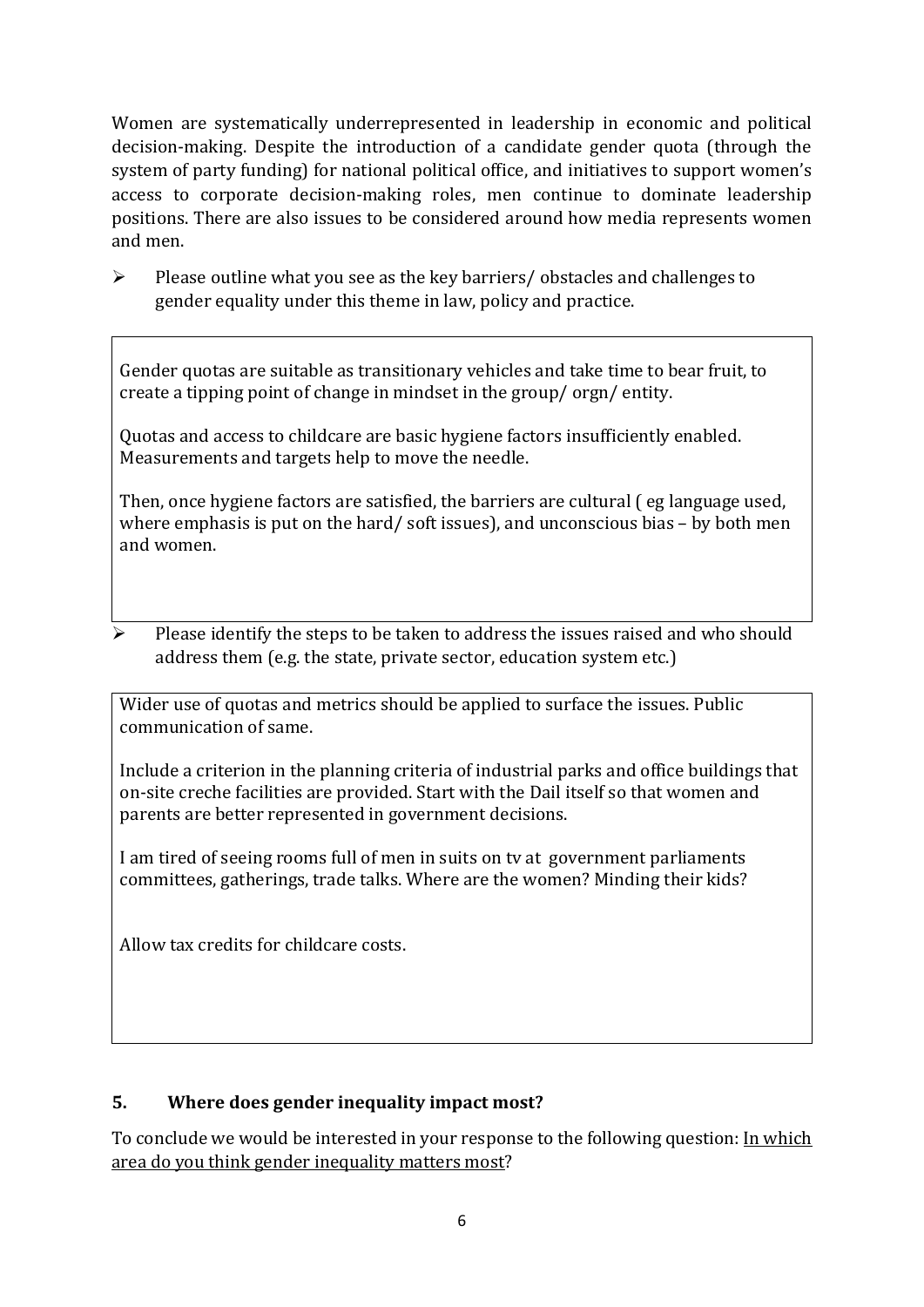Please rank the following in order of importance, 1 being the most important:

| Paid work                | 3 |
|--------------------------|---|
| Home & family life       | 2 |
| Education                |   |
| Politics and public life | 4 |
| Media                    |   |
| Caring for others        |   |
| Other - please elaborate |   |

### $\triangleright$  Please outline the reasons for your answer below:

The uneven burden of care of children and of parents, between men and women is the fundamental barrier to equality.

This erects barriers to even the most determined woman to self-determination, ability to progress a career, have a voice in decisions and participate in public life because they are too busy with care. Care consumes not just practical time but also mindshare.

Worse, this care = socialising the next generation of human beings and care at end of life, is not given any value by society. If it was, we would all pay for it and partake of it. And we wouldn't think twice about it. Care is somehow not considered part of 'productive' life, 'productive' achievement is all that seems to matter, the 'hard stuff'. Yet ironically, no productive life could happen or be sustained without the care that supports it, the 'soft stuff'.

➢ Please include any further comments or observations you may have here.

I am not sure 'gender equality' is the right language around this whole topic. I prefer the language of inclusion, acknowledging that there are similarities and differences between men and women, and AMONGST women or AMONGST men, and acknowledging various gender identifications. Inclusion language enables one to better to design in for difference, maximising for diversity, but be wide enough in design to include all and not exclude. This is a similar approach to design for inclusion